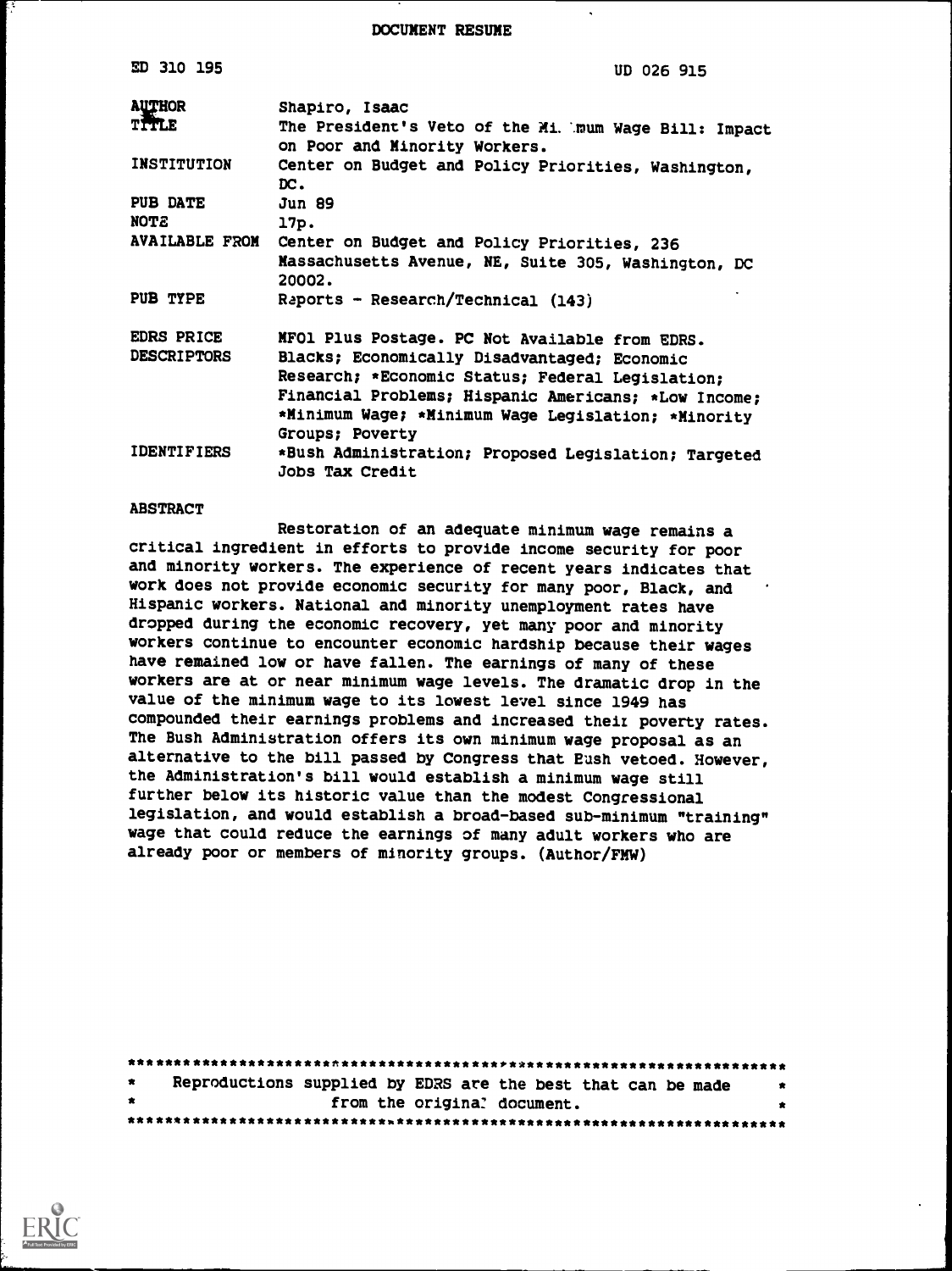6126189

up 026915

# THE PRESIDENT'S VETO

**I** and the second contract the second contract of the second contract of the second contract of the second contract of the second contract of the second contract of the second contract of the second contract of the second

# OF THE

# MINIMUM WAGE BILL:

## Impact on Poor and Minority Workers

## Isaac Shapiro

U S DEPARTMENT OF EDUCATION Office 0 Educational Research and improvement EDUCATIONAL RESOURCES INFORMATION CENTER (ERIC)

of this document has been reproduced as<br>Theceived from the person or o Janization<br>originating it

Minor changes have been made to improve [200]<br>reproduction quality

Points of view or opinions stated in this docu-<br>ment: do: not: necessarily: represent: official<br>OERI position or policy

"PERMISSION TO REPRODUCE THIS MATERIAL IN MICROFICHE ONLY HAS BEEN GRANTED BY

<u>Fichard</u> Civille Center on Budget and

Policy Provides TO THE EDUCATIONAL REbOURCES INFORMATION CENTER (ERIC)"

2 **BEST COPY AVAILABLE** 

CENTER ON BUDGET AND POLICY PRIORITIES Washington, D.C.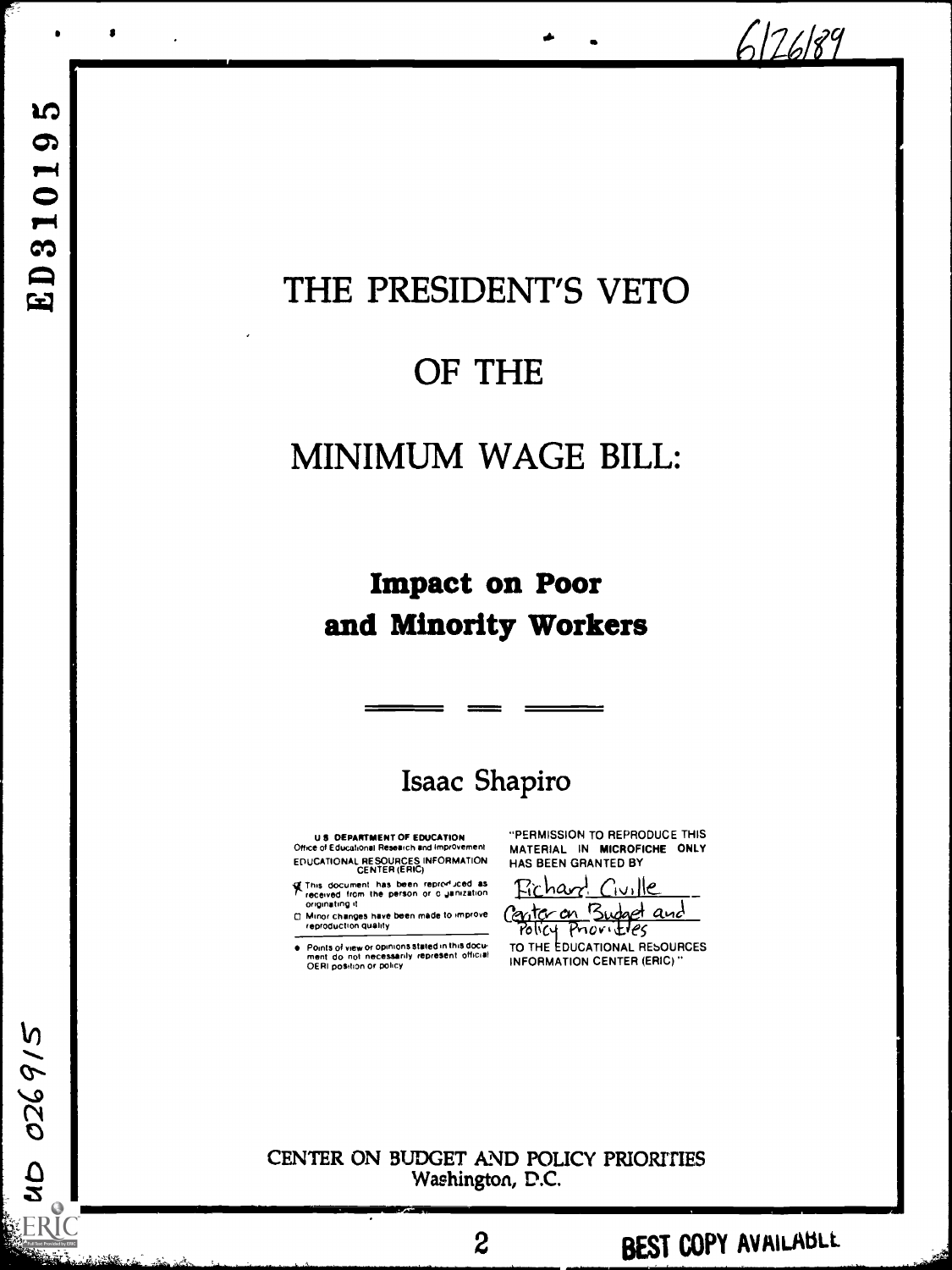The Center on Budget and Policy Priorities, located in Washington, D.C., is a nonpartisan, nonprofit research organization that studies government spending and the programs and public policy issues that have an impact on l

## Board of Directors

Richard C. Atkinson University of California, San Diego

Angela Glover Blackwell Urban Strategies Council

> Barbara B. Blum Foundation for Child Development

Marian Wright Edelman Children's Defense Fund

> David de Ferranti The World Bank

Arthur S. Flemming Former Secretary <sub>2f</sub> Health, Education and Welfare

 $\mathbf{I}$  is a set of  $\mathbf{I}$ 

John D. Kramer Tulane Law School

Eleanor Holmes Norton Georgetown University Law Center

William Julius Wilson University of Chicago

Robert Greenstein Executive Director

The Center on Budget and Policy Priorities, located in Washington, D.C., is an independent nonprofit research organization that provides analyses of government spending, programs and public policy issues that have an impac

Isaac Shapiro is Senior Research Analyst at the Center, specializing in employment-related issues. He was formerly Research Associate with the Center for Social Policy Studies in Washington, D.C., where he co-authored with the Center for Social Policy Studies in<br>washington, D.C., where he co-authored with Sar A. Levitan the recently published hash W. J. but Poor: America's Contradiction. n, D.C., where he co-authored with Sar A. Levitan the recently published book Working<br>America's Contradiction.

### ACKNOWLEDGMENTS

The author wishes to thank Robert Greenstein for the numerous significant improvements<br>he made to this analysis. I would also like to thank Keith McKeown, Art Jaeger, Diana Aguilar,<br>and Richard Civille for their contributi

The author claims sole responsibility for interpretations provided and errors that remain.

June 1989

Center on Budget and Policy Priorities 236 Massachusetts Avenue, N.E., Suite 305 Washington, D.C. 20002 (202) 544-0591

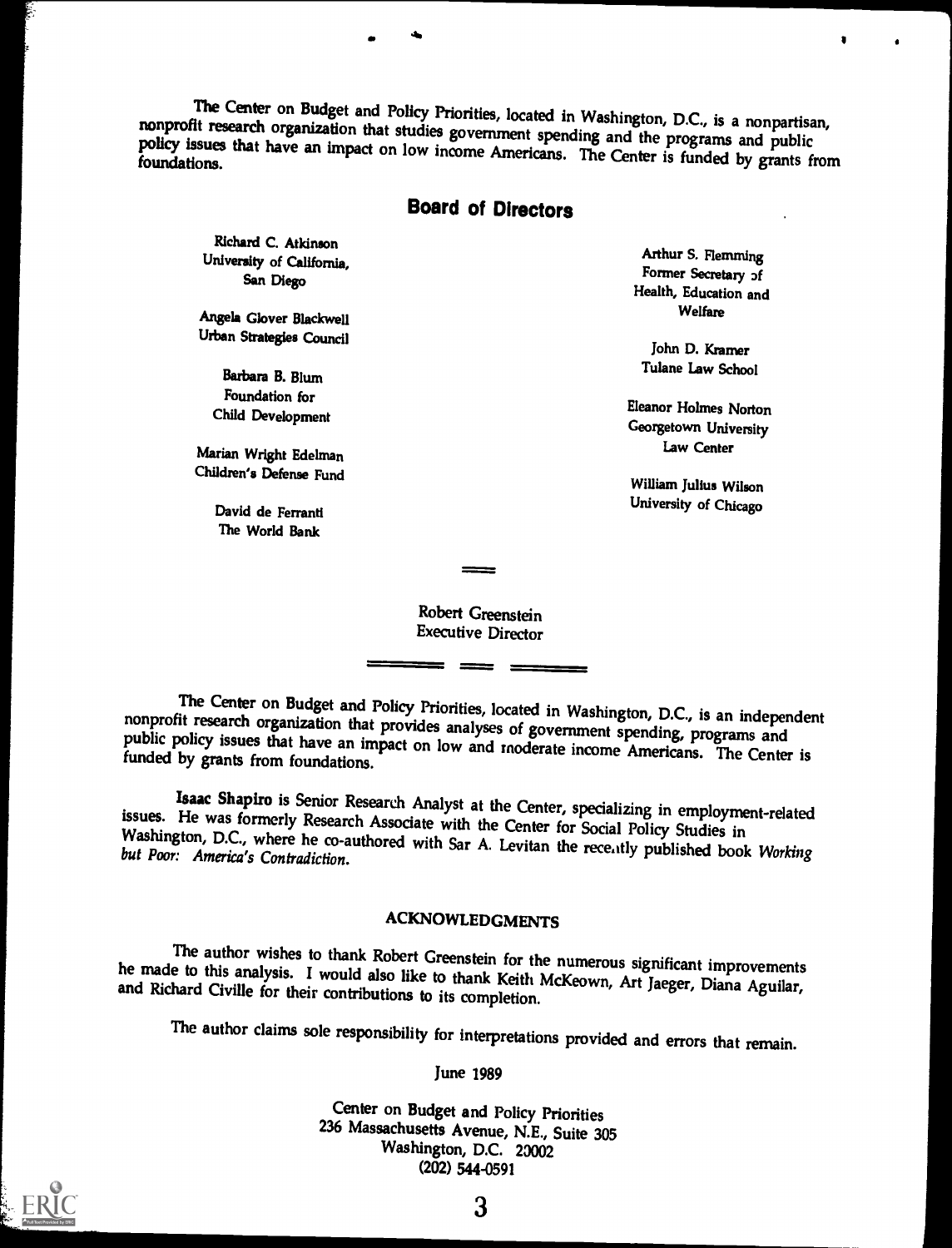#### THE PRESIDENT'S VETO OF THE MINIMUM WAGE BILL: Impact on Poor and Minority Workers

In 1988. the national civilian unemployment rate was 5.5 percent -- the lowest rate since 1974. But this positive news on the employment front has not been matched by equivalent improvements in the standard of living of many workers and their families.

In particular, three partially overlapping groups of workers -- the working poor, blacks, and Hispanics -- continue to face severe income problems despite the economic recovery. The number of working poor people was far higher in 1987 (the latest year for which poverty data are available) than in the late 1970s. In addition, the poverty rate for both blacks and Hispanics was higher than in the late 1970s, while median family income was lower than in the late 1970s.

Part of the explanation for these divergent trends -- lower unemployment rates but increased poverty and decreased standards of living -- can be found in the erosion of the wage levels paid to many workers. The average wage of private nonsupervisory workers is now at its lowest level since 1966, after adjusting for inflation. The earnings of full-time black and Hispanic workers are much lower now than at the end of the 1970s, with this downward trend especially marked among young workers.

The earnings of many poor, black, and Hispanic workers share one characteristic: they are closely tied to the level of the federal minimum wage. All three groups are overrepresented among minimum wage workers, and part of their earnings problems can be attributed to the failure to raise the federal minimum wage since 1981. The minimum wage has fallen in purchasing power in every year since 1978 and is now at its lowest level since 1949.

This analysis examines recent earnings trends among poor and minority workers and how changes in the minimum wage have influenced these trends. It also examines the Bush administration's arguments for vetoing the congressional minimum wage legislation and the veto's implications for poor and minority workers.

#### The Earnings Problems of Poor, Black, and Hispanic Workers

The Working Poor. Despite the ongoing economic recovery and the low unemployment rate, the ranks of the working poor remain unusually large. The presence of such a substantial number of working poor confounds the commonly-held stereotypes of poor people.

- In 1987, some 1.9 million people worked full-time year-round but remained poor. An additional 6.6 million people worked, but on less than a full-time year-round basis, and remained poor.
- Of the 32.5 million people living in poverty, an estimated 18 million -- or more than half of the poor -- lived in a household where at least one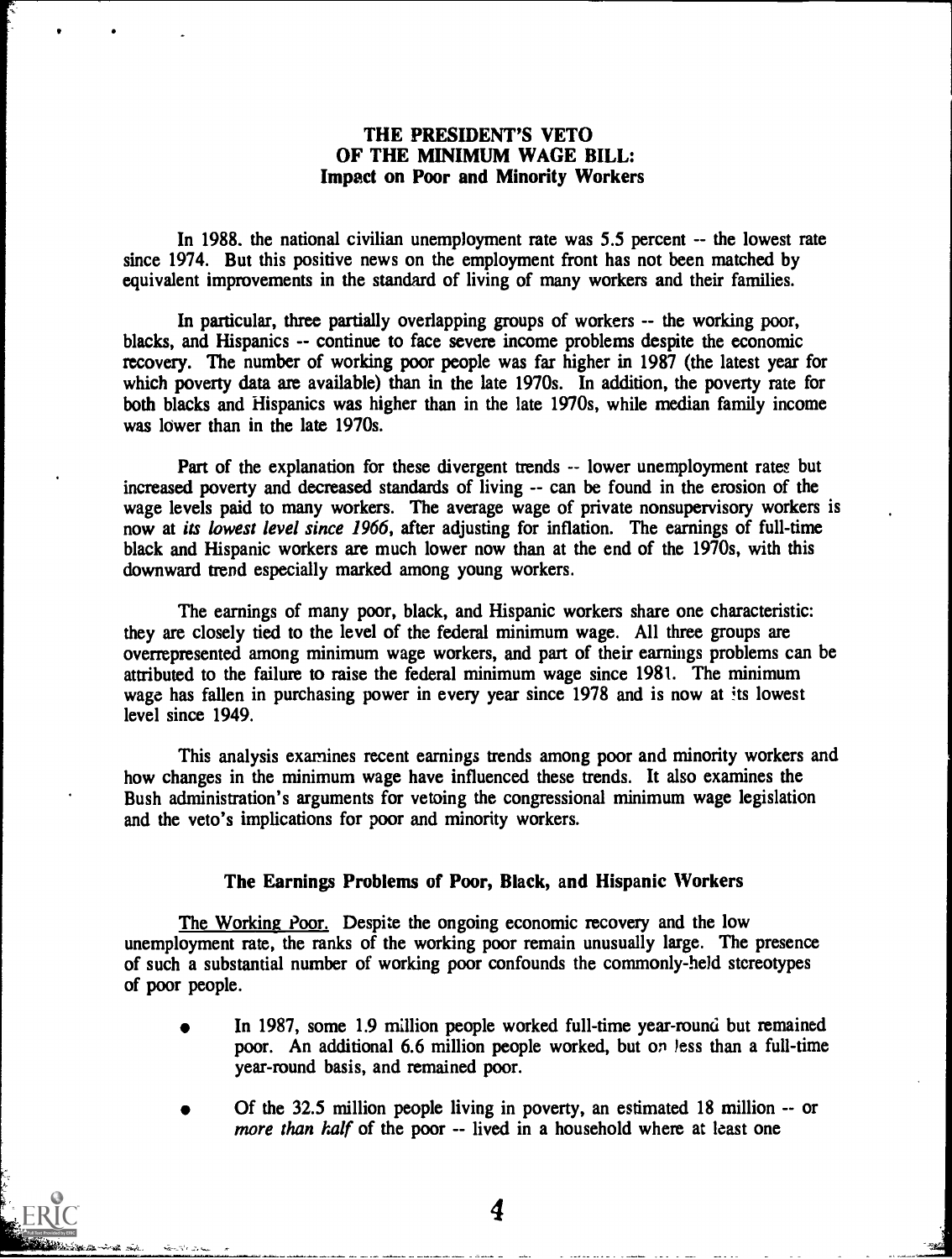household member worked during the year. An estimated five million people lived in a household where at least one household member worked full-time year-round.

- The vast majority of the working poor were in their prime working years (aged 22 to 64) and most were white (though minorities were overrepresented in their ranks).
- A disproportionately large share of the working poor live in rural areas. While 22.4 percent of the U.S. population live in nonmetropolitan areas, an estimated 33.4 percent of working poor families live in such areas.

The ranks of the working poor are larger now than when the national economy was at a similar point during the late 1970s. The years 1978 and 1987 both represented advanced stages of economic recoveries, and both years had Yet the number of working poor was sharply higher in 1987 than in 1978, and poverty rates among workers were higher, as well.

- In 1987, the number of people who worked full-time ye *u*-round but were still poor was 42.9 percent greater than in 1978. There were 562,000 more full-time year-round working poor in 1987.
- The number of people who were poor despite working at some point during the year (including those working less than full-time year-round) was 27.9 percent  $-$  or 1.8 million  $-$  greater in 1987 than in 1978.

The unusually large number of working poor for this stage of the economic recovery is related to declines in wages. In 1988, the average hourly earnings of private nonsupervisory workers were lower than in any other year since 1966, after adjusting for inflation. These wages were about \$1 per hour -- or 9.4 percent -- lower in 1987 than in 1978, in inflation-adjusted terms. During this same period, the value of the minimum wage fell sharply.

Black Workers. In 1988, the black unemployment rate was at its lowest level since 1974, and the proportion of black adults with jobs was at a higher level than at any point since 1972 (the first year for which these data are available).

Yet these positive signs on the employment front have not been accompanied by improvements in black income. Black poverty rates remain high -- one in three (33.1) percent) blacks lived in poverty in 1987, an increase over the 30.6 percent poverty rate for blacks in 1978. Median black family income was \$889 lower in 1987 than in 1978, after adjusting for inflation. By contrast, median white family income edged up \$287 during this period.

One reason for this disappointing record on poverty and income levels can be found by examining what has been happening to the wage levels paid to black workers. Wage levels for black workers are now lower than in the 1970s, with young black workers who head families having suffered an especially sharp decline in earnings.

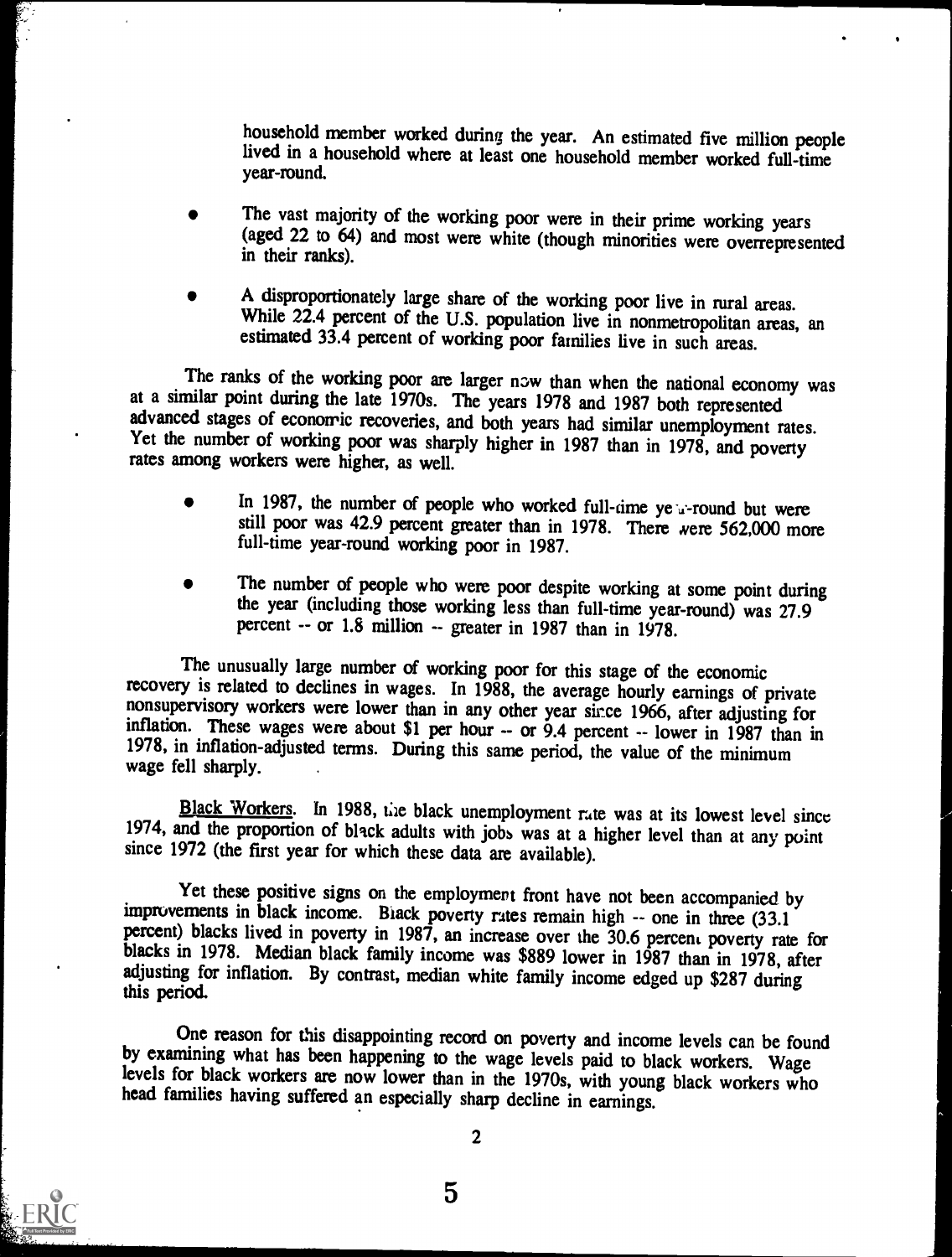- The median weekly earnings of black full-time workers was seven percent lower -- or \$23 a week less -- in 1988 than in 1978, after adjusting for inflation. This translates into a wage decline of \$1,200 on an annualized basis.
- Data that include both full-time and part-time workers who are paid by the hour tell a similar story. The median hourly earnings of black workers paid by the hour fell by eight percent from 1979' to 1988, after adjusting for inflation.
- According to a report prepared by the Children's Defense Fund and the  $\bullet$ Center for Labor Market Studies based on Census Bureau data, the median annual earnings of blacks under age 30 who head families were 28 percent lower in 1987 than in 1979, after adjusting for inflation.

Hispanic Workers. Among Hispanic workers, the divergent trends have been even more notable. Despite a fall in the Hispanic unemployment rate in the 1980s, Hispanic poverty rates are substantially higher -- and Hispanic family income levels are considerably lower -- than in the late 1970s.

The poverty rate for Hispanics shot up from 21.6 percent in 1978 to 28.2 percent in 1987, and has failed to show any statistically significant decline since the recession of the early 1980s, despite increasing Hispanic employment. In addition, typical family income among Hispanics fell by nearly \$1,650 during this period.

Here, too, part of the explanation for these trends lies in declining earnings levels. The earnings of Hispanic workers were much lower in 1988 than in 1979 (the first year for which earnings data are available for Hispanic workers) -- and the gap between the earnings of Hispanic and white<sup>2</sup> workers has grown.

- The median earnings of Hispanics working full-time fell from \$321 a week in 1979 to \$290 a week in 1988, after adjusting for inflation. This is a drop of nearly 10 percent, or about \$1,600 on an annualized basis.
- In 1979, the weekly earnings of the typical full-time Hispanic worker were 21 percent lower than the earnings of the typical full-time white worker. By 1988, this gap had grown to 26 percent.



<sup>1.</sup> Comparable data for 1978 are not available.

<sup>2.</sup> People of Hispanic origin, as classified by the Census Bureau, can be of any race, although the majority are "white." If Hispanic whites were excluded from the category of white workers, the remaining group of non-Hispanic whites would have even higher earnings. Consequently, the difference between the earnings of Hispanics and non-Hispanic whites is even larger than indicated here.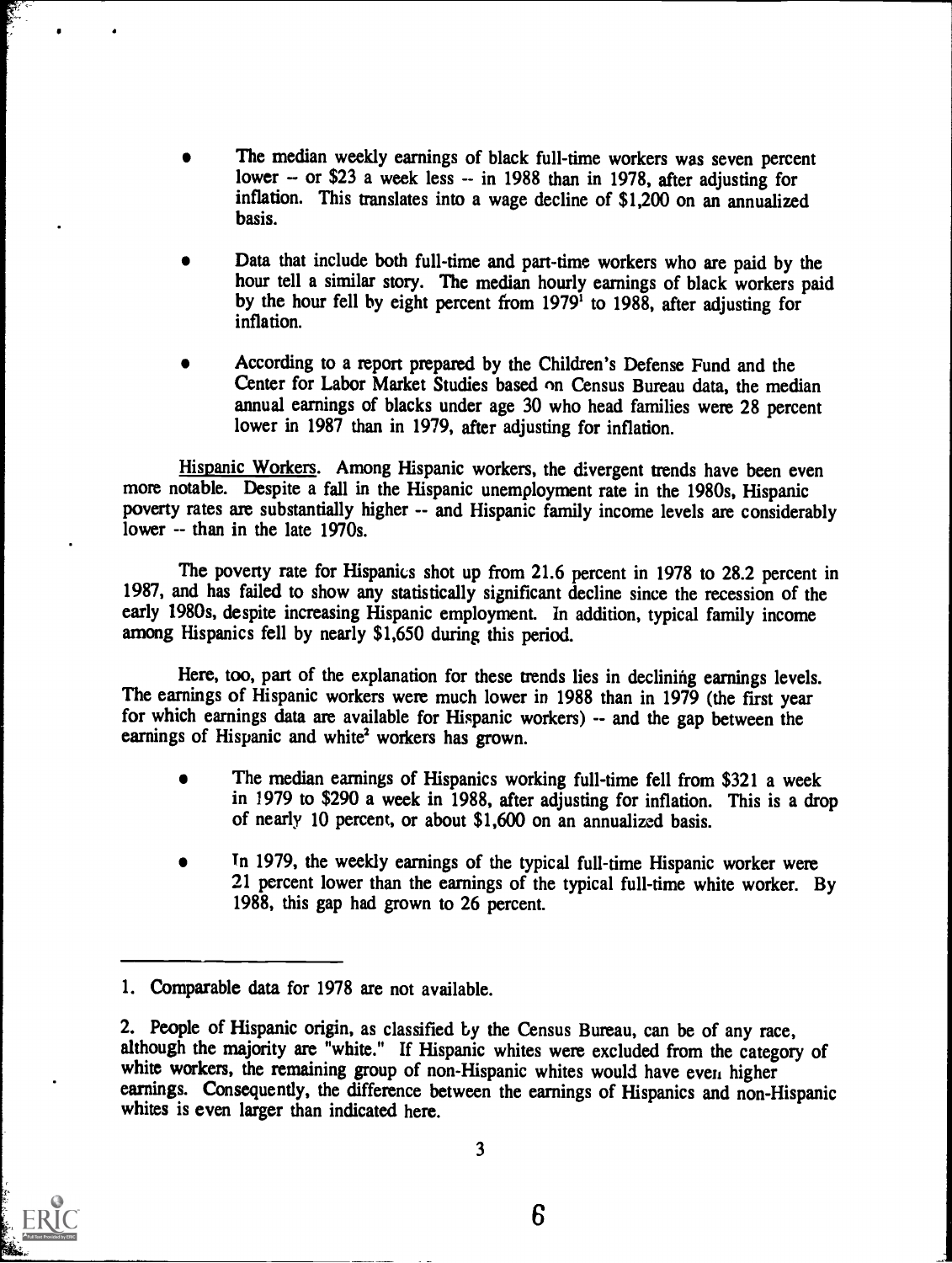- Once again, data for all full-time and part-time workers who are paid by the hour tell the same story. The median hourly earnings of Hispanic workers fell 10 percent from 1979 to 1988, after adjusting for inflation.
- As with blacks, the downward earnings trend has been especially marked among young workers. The study by the Children's Defense Fund and the Center for Labor Market Studies found that the median annual earnings of Hispanic family heads under age 30 fell by 20 percent between 1979 and 1987, after adjusting for inflation.

Large Increases in Workers Earning Below the Poverty Level. The proportion of workers who are paid wages which, for full-time work, would not lift a family of three out of poverty has increased dramatically in the 1980s.

Among all workers paid by the hour, the proportion earning a wage that would not<br>lift a family of three out of poverty rose an estimated 80 percent from 1979 to 1988.<sup>3</sup><br>The proportion of black workers earning such wages r by the hour now earn wages so low that full-time work at these wages does not lift a family of three out of poverty.

- An estimated 11.9 percent of all workers paid by the hour in 1979 earned a wage which, for full-time work, would not lift a family of three out of poverty. This proportion increased to 21.4 percent in 1988.
- An estimated 14.6 percent of all black workers paid by the hour in 1979 earned wages that would not lift a family of three out of poverty, compared to 24.7 percent in 1988.
- An estimated 12.1 percent of all Hispanic workers paid by the hour in 1979 carned wages that would not lift a family of three out of poverty; this figure more than doubled to 24.8 percent in 1988.



<sup>3.</sup> Available Labor Department data enable us only to estimate these figures, but the estimates should be close to the actual figures. These estimates were made as follows. In 1988, working full-time (40 hours a week for 52 weeks) at \$4.53 an hour would have<br>provided enough income to lift a family of three out of poverty. Labor Department data<br>include the number of hourly workers who earn less t number who earn between \$4.50 to \$4.99 an hour. The Center assumed that the number<br>earning between \$4.50 and \$4.99 an hour were evenly distributed in order to obtain an<br>estimate of how many earned from \$4.50 an hour to \$4. number earning between \$4.50 and \$4.53 an hour. A similar calculation was made for 1979, based on the wage level then required to lift a family of three with a full-time worker up to the poverty line.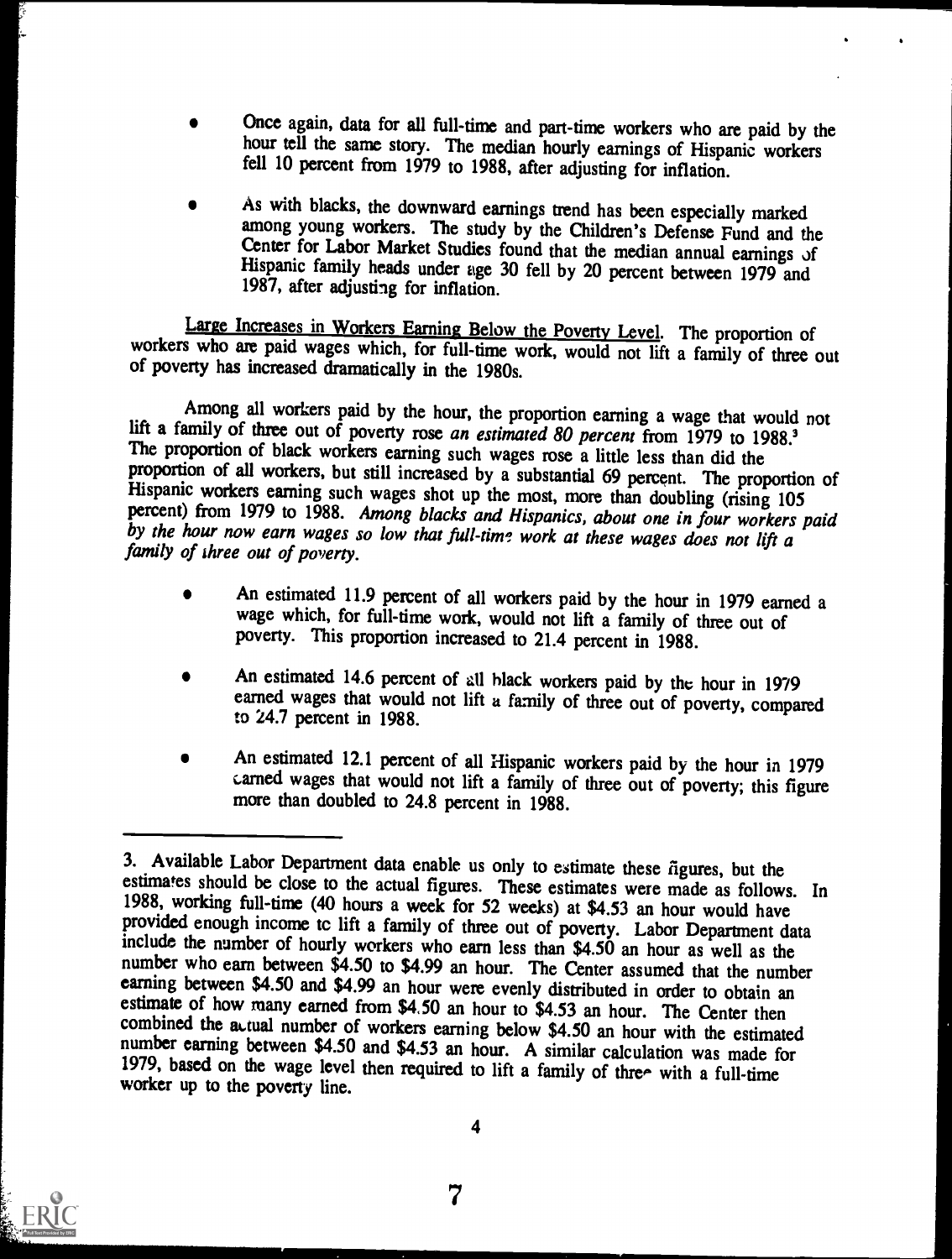#### Poor and Minority Workers Are Concentrated Among Minimum Wage Workers

Many factors have played a role in the ongoing earnings problems of poor and minority workers. Broader developments in the economy have contributed, as have demographic factors. For example, the influx of Hispanic immigrants has probably driven down median earnings levels. However, public policy developments have also played an important role, including federal policy toward the minimum wage.

The value of the federal minimum wage has declined every year since 1978, after adjusting for inflation.' It now provides less purchasing power than in any year since 1949. As is well known, the value of the minimum wage has declined markedly since it was last raised in January 1981. The wage floor has remained at \$3.35 an hour for more than eight years, while prices have risen by 41 percent. The minimum wage had also declined in real value from 1978 to 1981, when the yearly increases in the minimum wage legislated by Congress did not keep pace with inflation.

The decline in the value of the minimum wage has especially affected the earnings of poor and minority workers, who are overrepresented among the ranks of minimum wage workers. Poor workers are two-and-one-half times as likely as nonpoor workers to have earnings at or near the minimum wage. Both black and Hispanic workers are more than 40 percent more likely than white workers to have jobs that pay at or near the minimum wage.

In 1987, more than half (57.2 percent) of the workers who were paid by the hour and were poor had earnings of \$4.35 an hour or less. By contrast, only 21.7 percent of the hourly workers who were not poor were paid \$4.35 an hour or less.



5

<sup>4.</sup> Some opponents of an increase in the minimum wage have asserted that a simple relationship exists which links the fall in the unemployment rate in the 1980s, the rate of job growth, and the fall in the value of the minimum wage. Such assertions are not supported by the evidence, however. The unemployment rate has not fallen as a result of any increase in the rate of job growth in the  $\lambda$ 80s. (In the contrary, the rate of job growth has been lower in the 1980s than in the 1970s. Rather, what underlies the drop in the unemployment rate is a slowing in the rate of growth in the overall size of the labor force.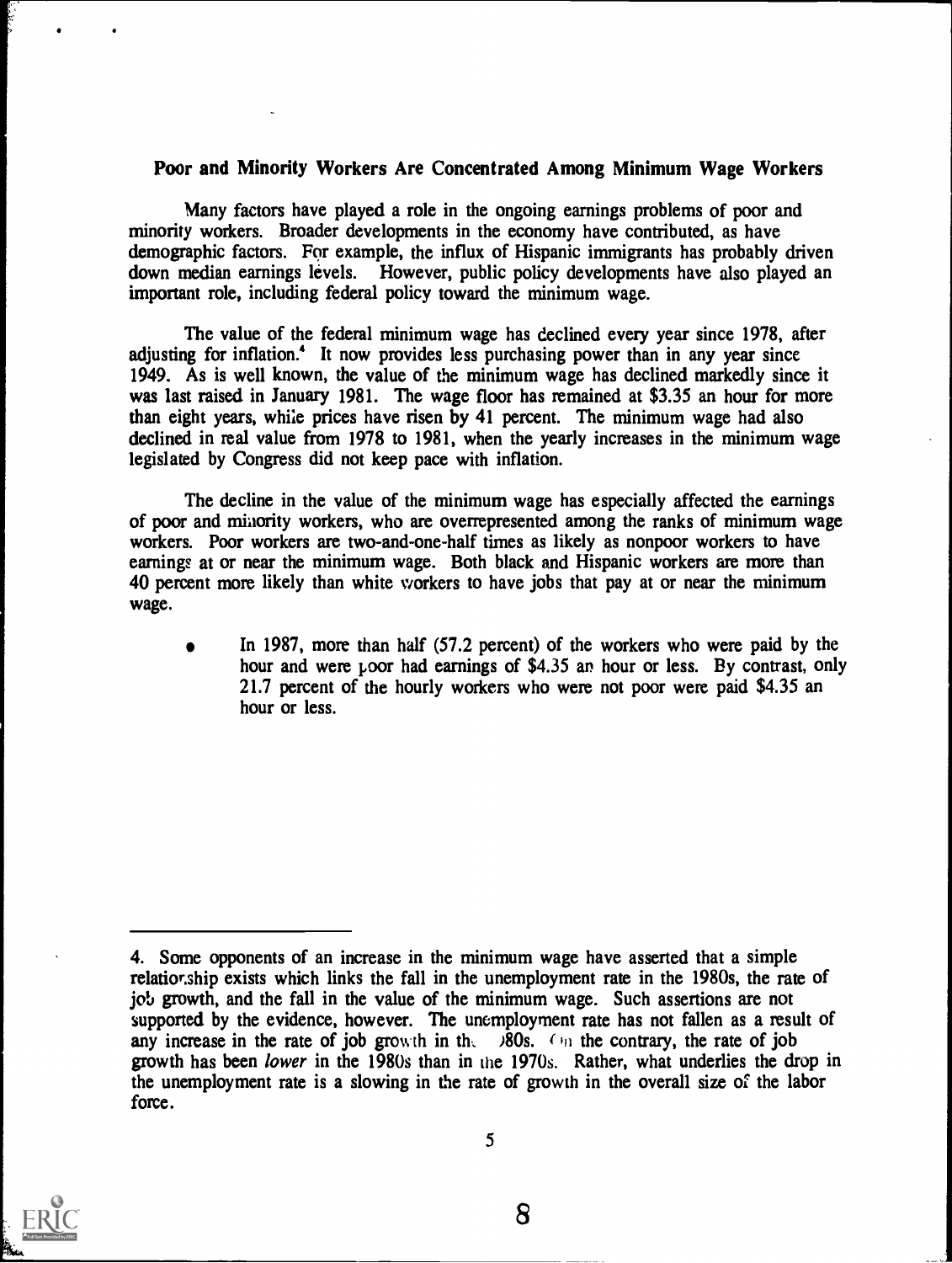- Some 20.7 percent -- or one in five -- black hourly and salaried workers in 1988 had earnings of less than \$4.50 an hour,<sup>5</sup> which is much higher than the proportion of white workers (14.7 percent) with earnings in this range.
- Similarly, 21.3 percent -- or more than one in five -- Hispanic hourly and salaried workers in 1988 had earnings of less than \$4.50 an hour, indicating that they too are overrepresented among workers earning at or near the minimum wage.

A growing number of analysts who have studied low-wage work and its relationship<br>to poverty have concluded than an increase in the minimum wage is a necessary<br>component of a strategy to alleviate poverty among workers and National Commission on Employment Policy) and poverty expert Professor David Ellwood<br>of Harvard University. For example, in Ellwood's recent and highly acclaimed book on<br>poverty among American families, he recommends retur

The data used here for black workers (and in the next bullet for Hispanic workers) are<br>for workers who are paid by the hour or receive salaries; by contrast, the data on all poor<br>and nonpoor workers include only hourly wor to use this data in order to compare figures over time; wage data for hourly and salaried workers for 1979 are not readily available. When available, data that include salaried workers are used because it provides a better changes in the minimum wage, but there is likely to be an indirect effect, as employers adjust their employee's salaries to reflect the federal minimum wage.

6. For example, in her recent paper co-authored with Susan Hendrickson ("Assisting the Working Poor," Changing Domestic Priorities Discussion Paper, The Urban Institute, May 1989, p. 23), Dr. Sawhill and her co-author conc combination of increasing the minimum wage and adjusting benefit levels in the Earned Income Tax Credit."



<sup>5.</sup> Different cutoff points are used in examining the proportion of poor and minority workers earning at or near the minimum wage because data are not available to allow the use of the same cut-offs. However, \$4.35 an hour

<sup>9</sup>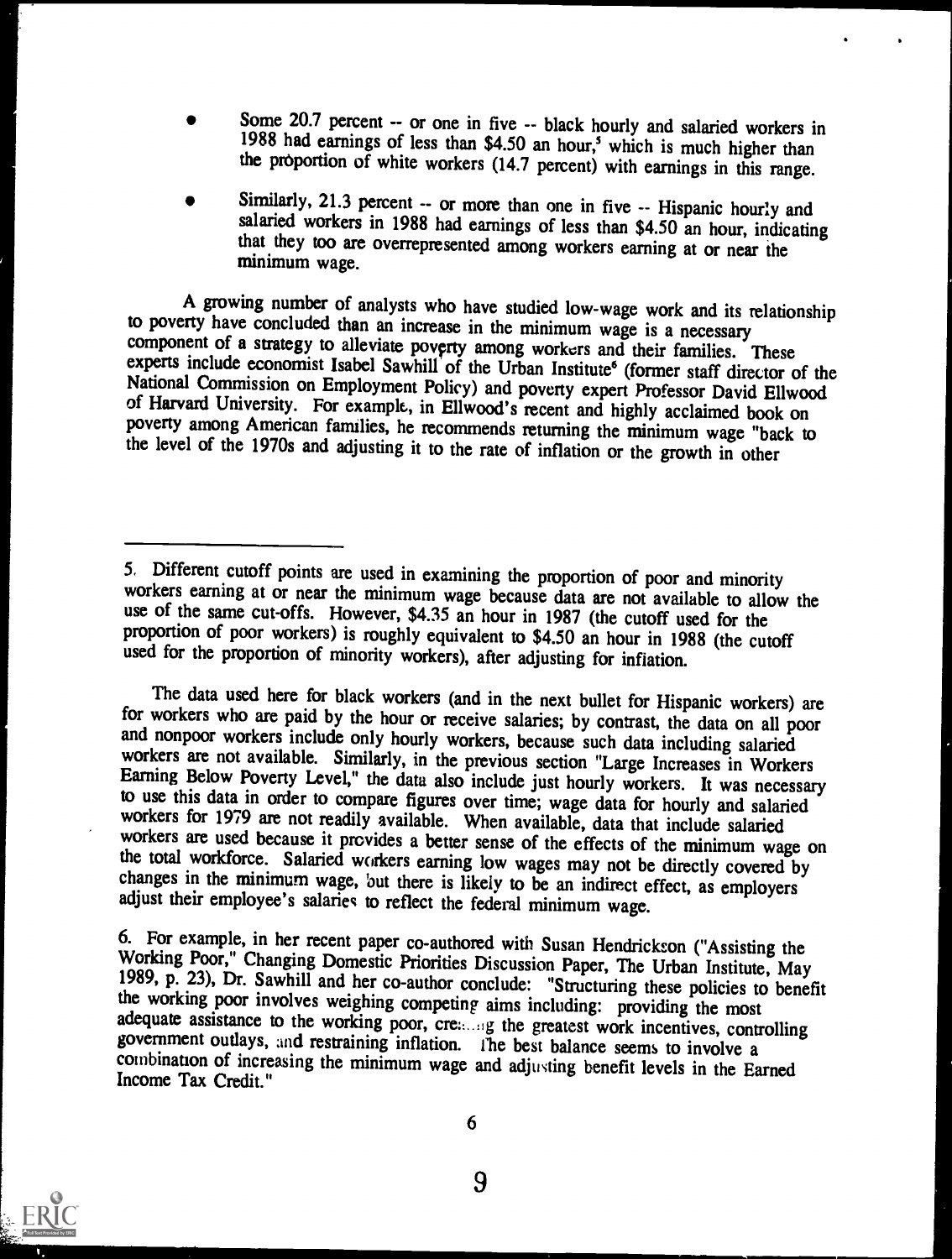wages. Without such a change, it is virtually impossible to guarantee that vork will pay enough to keep families out of poverty."'

Most recently, in May 1989 the Ford Foundation released the results of a comprehensive multi-year review of social welfare problems and policies. The policy recommendations of the Executive Panel, which was chaired by Irving Shapiro, former chief executive officer of the duPont company, include "restoring the purchasing p wer of the minimum wage to its 1981 level."'

## The Recent Minimum Wage Veto

One of the principal reasons given by President Bush for his recent veto of the minimum wage bill sent to him by Congress is that it set too high a minimum wage level. He has proposed raising the minimum wage to \$4.25 an hour by 1992. The vetoed legislation would have provided a minimum wage of \$4.55 an hour in 1992.<sup>9</sup>

The administration's proposal would provide for a minimum wage level that would remain far below its historic value. A minimum wage of \$4.25 an hour in 1992 would leave many full-time minimum wage workers with earnings well below the poverty line and would recapture only a fraction of the ground the minimum wage has lost to inflation.

- Throughout the 1960s and 1970s, full-time year-round work at the minimum wage generally lifted a family of three above the poverty line. Today such work leaves a family of three some \$2,900 below the poverty line.
- Under the administration's proposal, full-time minimum wage earnings in 1992 would still fall \$2,200 below the poverty line for a family of three (in 1989 dollars). Full-time minimum wage work would provide pay equal to 78 percent of the projected 1989 poverty line for a family of three.
- As noted, the Executive Panel of the Ford Foundation study group recommended restoring the value of the minimum wage to its 1981 level. By contrast, the administration's proposed minimum wage of \$4.25 an hour in 1992 would provide nearly \$1 less in purchasing power than did the minimum wage in 1981 (after adjusting for inflation). (Based on Congressional Budget Office estimates of future inflation, the minimum wage

<sup>7.</sup> David Ellwood, Poor Support: Poverty in the American Family, Basic Books, 1988, p. 112.

<sup>8.</sup> Ford Foundation Project on Social Welfare and the American Future, Policy Recommendations of the Executive Panel, The Common Good: Social Welfare and the American Future, May 1989, p. 55.

<sup>9.</sup> More precisely, the congressional legislation would have established a minimum wage of \$4.55 an hour effective in October 1991.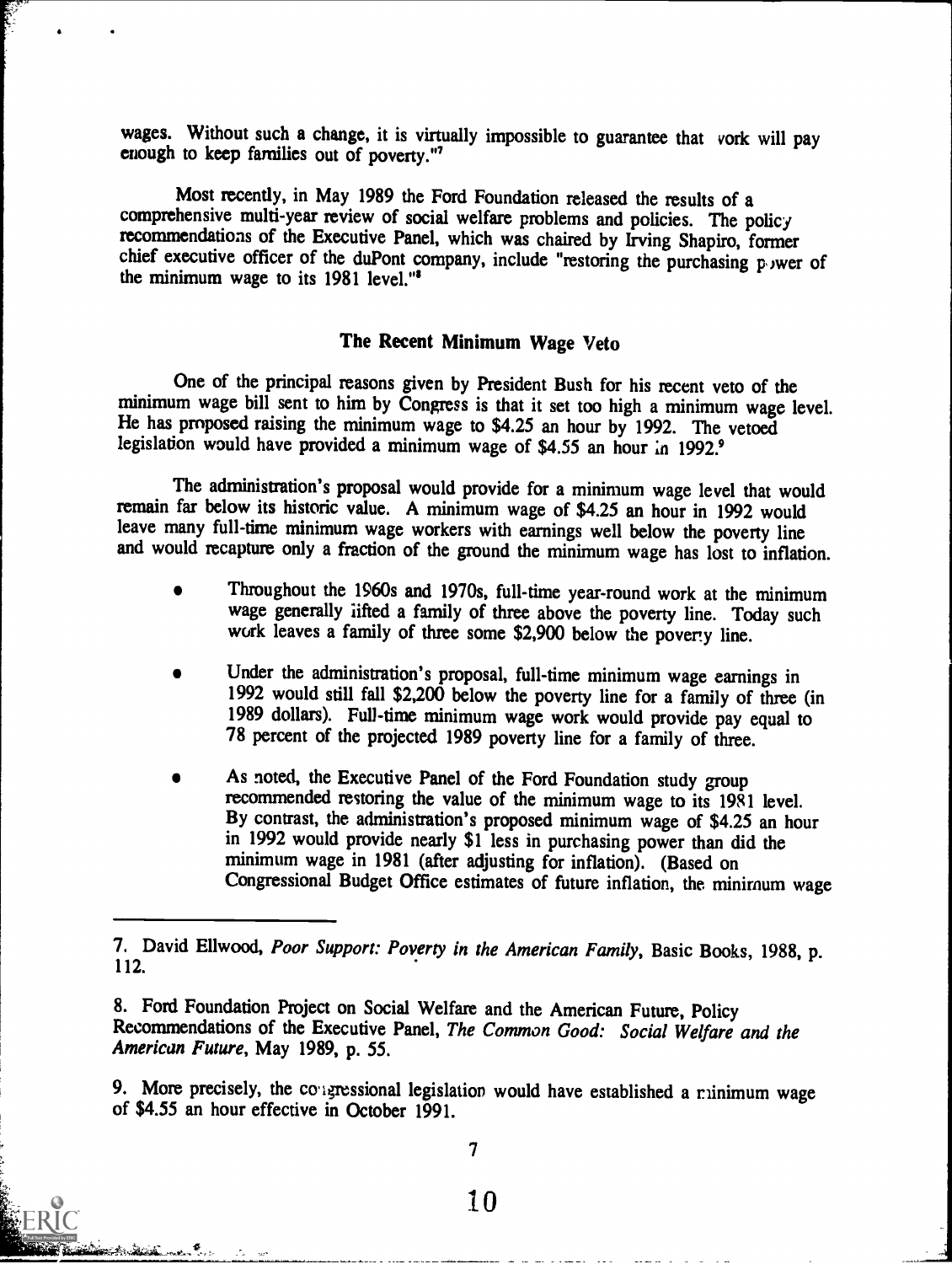would need to equal \$5.24 an hour in 1992 to provide the same purchasing power as the minimum wage provided in 1981.)

- In 1992, a minimum wage of \$4.25 an hour would be lower than it was in every year from 1956 to 1986, after adjusting for inflation.
- After adjusting for inflation, the \$4.25-an-hour wage level would provide only about the same purchasing power as the minimum wage provided in 1987, after six years without a minimum wage increase.

The legislation vetoed by the President would provide somewhat greater restoration of the minimum wage. A \$4.55-an-hour minimum wage in 1992 (the level in the vetoed legislation) would provide \$600 more in earnings over th worker than would the President's proposed \$4.25-an-hour minimum wage.

Nonetheless, even the vetoed legislation would only partially restore the minimum wage. A minimum wage of \$4.55 an hour in 1992 compares as follows to historic levels:

- Full-time minimum wage earnings of \$4.55 an hour in 1992 would equal 83.6 percent of the projected poverty line for a family of three, as compared to an average of more than 100 percent of the poverty line for a family of three in the 1960s and 1970s. Under the vetoed bill, full-time minimum wage earnings would still leave a family of three \$1,600 below the poverty line.
- The minimum wage in 1992 would be 69 cents an hour below its 1981 value, after adjusting for inflation.

The vetoed legislation was modest because it had been scaled back sharply from the original Kennedy/Hawkins minimum wage legislation introduced in 1987 (Senator Edward Kennedy and Congressman Augustus Hawkins were the lead \$5.50 an hour in 1992, enough to lift a family of three to the poverty line and to recapture fully the ground lost to inflation.

## Lie Administration's Subminimum Wage Proposal

Another reason the President has given for vetoing the minimum wage bill is that it did not provide the subminimum wage provision he favors. President Bush's proposal would provide for a subminimum or "training" wage for t previously worked at that firm.) The subminimum wage would equal 80 percent of the regular minimum wage.

Under the administration proposal, individuals employed under this new hire provision would receive \$3.40 an hour in 1992 (80 percent of the regular minimum wage



8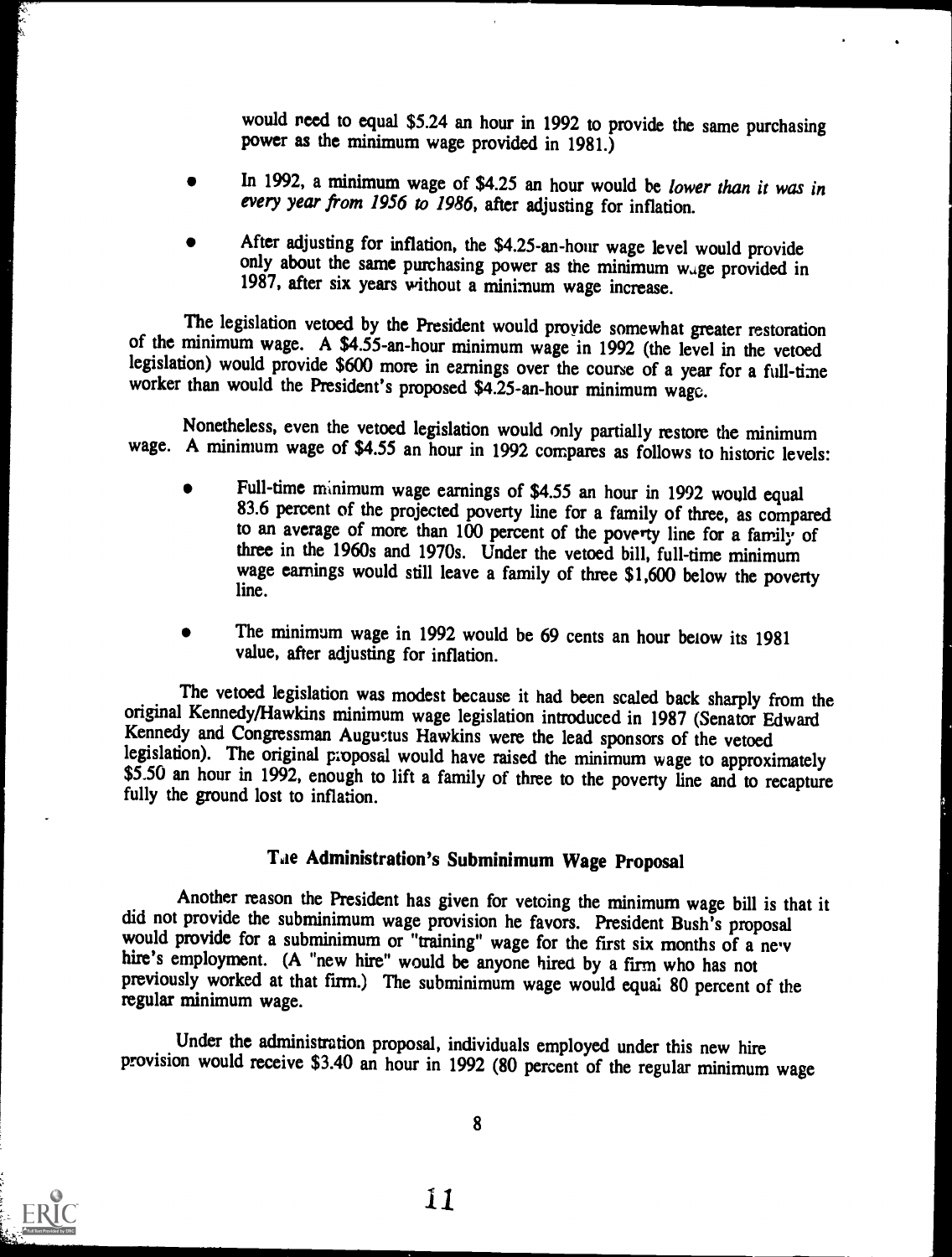of \$4.25). After adjusting for inflation, the subminimum wage of these new hires would be *lower* in purchasing power than the current value of the minimum wage.

Under the administration proposal, new hires would receive a subminimum wage 11 percent lower than the current minimum wage, after adjusting for inflation. The purchasing power of this subminimum wage in 1992 would be equivalent to a \$2.97-an-hour wage today.

This low subminimum wage would apply to a large number of poor and minority workers. Since many minimum wage 'obs last for less than six months, employers could pay the subminimum wage for the entire duration of many employees' jobs.

Susan Hendrickson and Isabel Sawhill of the Urban Institute recently estimated that "40 percent of low-wage workers (those earning less than \$4.35 in 1987) would be eligible to receive the [administration's] subminimum wage for new hires."<sup>10</sup>

Under the administration's proposed subminimum wage for new employees, it is not only teenagers who could receive what would amount to a pay cut when compared with the current level of the minimum wage. All workers employed at a firm for the first time could be paid the subminimum, even if they had extensive work experience at other firms. The Hendrickson and Sawhill report further estimates that "almost half, 45 percent, of those employed at the subminimum would be adults."

Consequently, many newly-hired workers who have work experience and have the skills for their particular job -- and whose income is vital to the needs of their family - could be subject to the subminimum wage.

This would be a particularly serious problem for certain groups of workers -- such as farmworkers, who by the very nature of their employment often remain with the same farm employer for less than six months. Many farmworkers, who are much more likely than other workers to be poor or to be Hispanic, could be paid the subminimum by each new employer.

The Minimum Wage Study Commission, appointed by Congress in 1977 ,o review minimum wage issues (it issued its report in 1981), estimated that half of migrant farmworkers earned at or near the minimum wage.<sup>11</sup> The Migrant Legal Action Program estimates that the administration's subminimum wage proposal would exclude virtually all migrant farmworkers from regular minimum wage coverage.



<sup>10.</sup> Susan E. Hendrickson and Isabel V. Sawhill, "Assisting the Working Poor," Changing Domestic Priorities Discussion Paper, The Urban Institute, May 1989, p. 21.

<sup>11.</sup> The Commission found that 51.3 percent of migrant workers earned less than \$3.35 an hour in 1980, when the minimum wage equaled \$3.10 an hour. More than two-thirds (67.4 percent) of migrant workers earned less than \$3.75 an hour that year.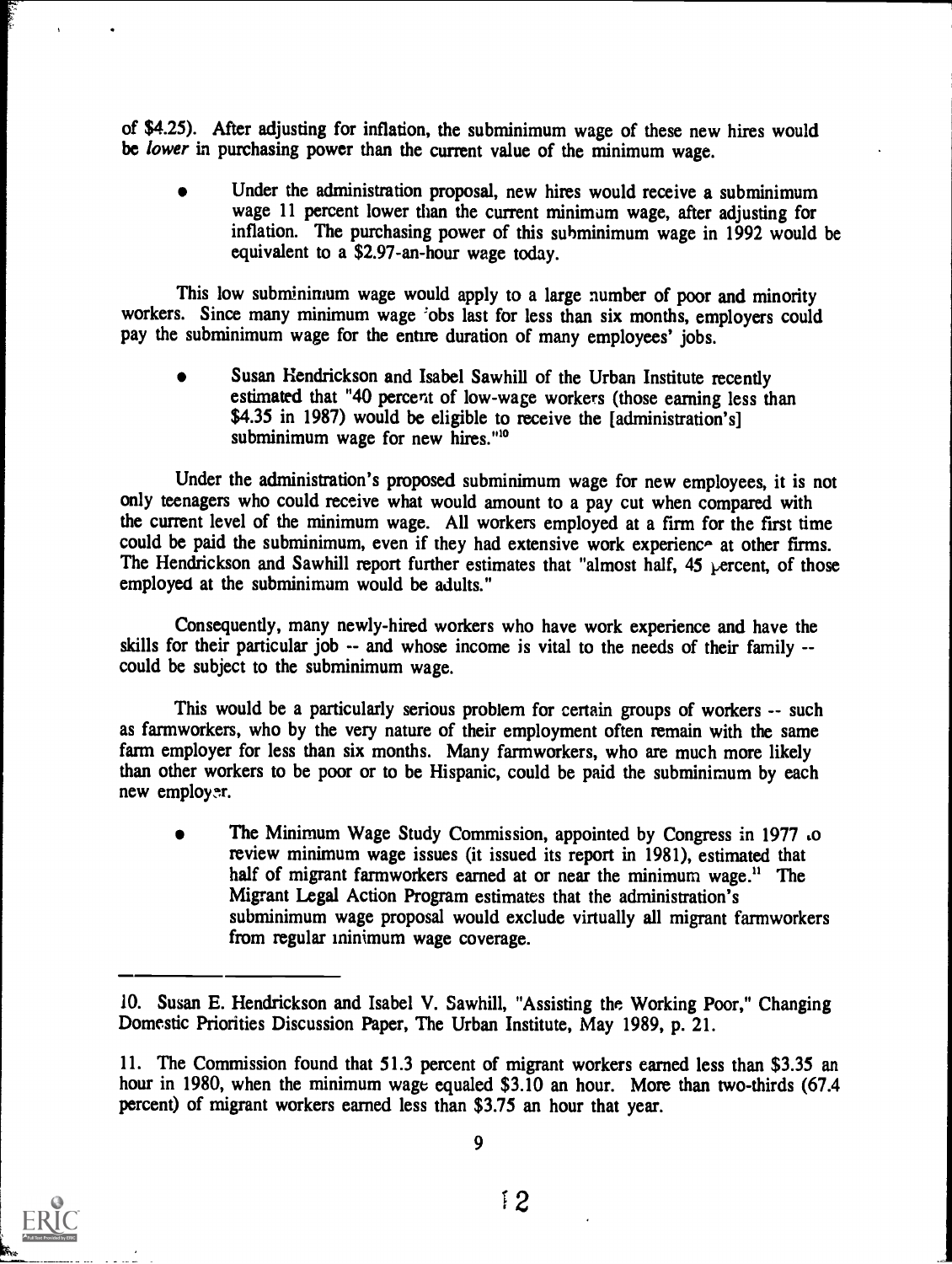The administrati n's new hire wage would also create an incentive for employees to "chum" their workers -- .o pay a new worker the subminimum for six months, then lay off that worker and replace him or her with another new worker who would be eligible for the subminimum for the next six months. While the administration says it would not permit such churning, it has failed to present a workable proposal to prevent this practice. At the least, individuals approaching their seventh month of employment (or who have been employed for more  $\therefore$  six months) would be put in a precarious position knowing  $\therefore$  six months) would be put in a precarious position, knowing that their employer could replace them at a wage at least 20 percent lower than their own.

#### Is It a "Training Wage"?

The administration has labeled this new hire provision a "training wage." The logic behind a training wage is that employers need the extra incertive of paying a lower wage to hire unskilled workers and train them to perform their new jobs.

Yet the dimensions of the administration's proposal do not provide for a true training wage. First, as noted, individuals who have worked for other employers and already acquired skill<sup>-</sup> could be paid this subminimum wage. Second, employers could pay the subminimum lev $\cup$ . whether or not any training occurs or is even needed.

The length of payment of this subminimum wage also sheds doubt on its billing as a training wage. Few minimum wage jobs require six months of training. For example, a General Accounting Office study cites Labor Department estimates that the following jobs require a maximum of 30 days of training: assembler, custodian, dishwasher, food service worker, laundry worker, and laborer. . hese are the kinds of jobs that often pay at or near the minimum wage.

A true training wage would require training, would be paid for a period substantially shorter than six months, and would focus on individuals who lack skills or work experience.

The legislation vetoed by the President also included providently in establishing a subminimum wage, but these provisions come much closer to meeting the tests of a true training wage; than does the administration's proposal. Under the vetoed legislation, employers could pay employees a subminimum wage only if the employees are actually engaged in on-the-job training. In addition, a worker could be paid the subminimum for only two months rather than for six months, and only if the worker had less than 60 cumulative days of prior work experience with prior employers (so that individuals with developed work skills and prior work experience could not be paid at the subminimum level). In addition, migrant and seasonal agricultural workers would be categorically exempted from being subject to this subminimum wage.

Finally, the subminimum wage in the vetoed legislation would equal 85 percent of the regular wage, rather than 80 percent of the regular wage as in the Bush proposal. In 1992, the subminimum wage would equal \$3.87 under the bill that was vetoed (85 percent of \$4.55), whereas the Bush subminimum wage would equal \$3.40 that year (80 percent of \$4.25).

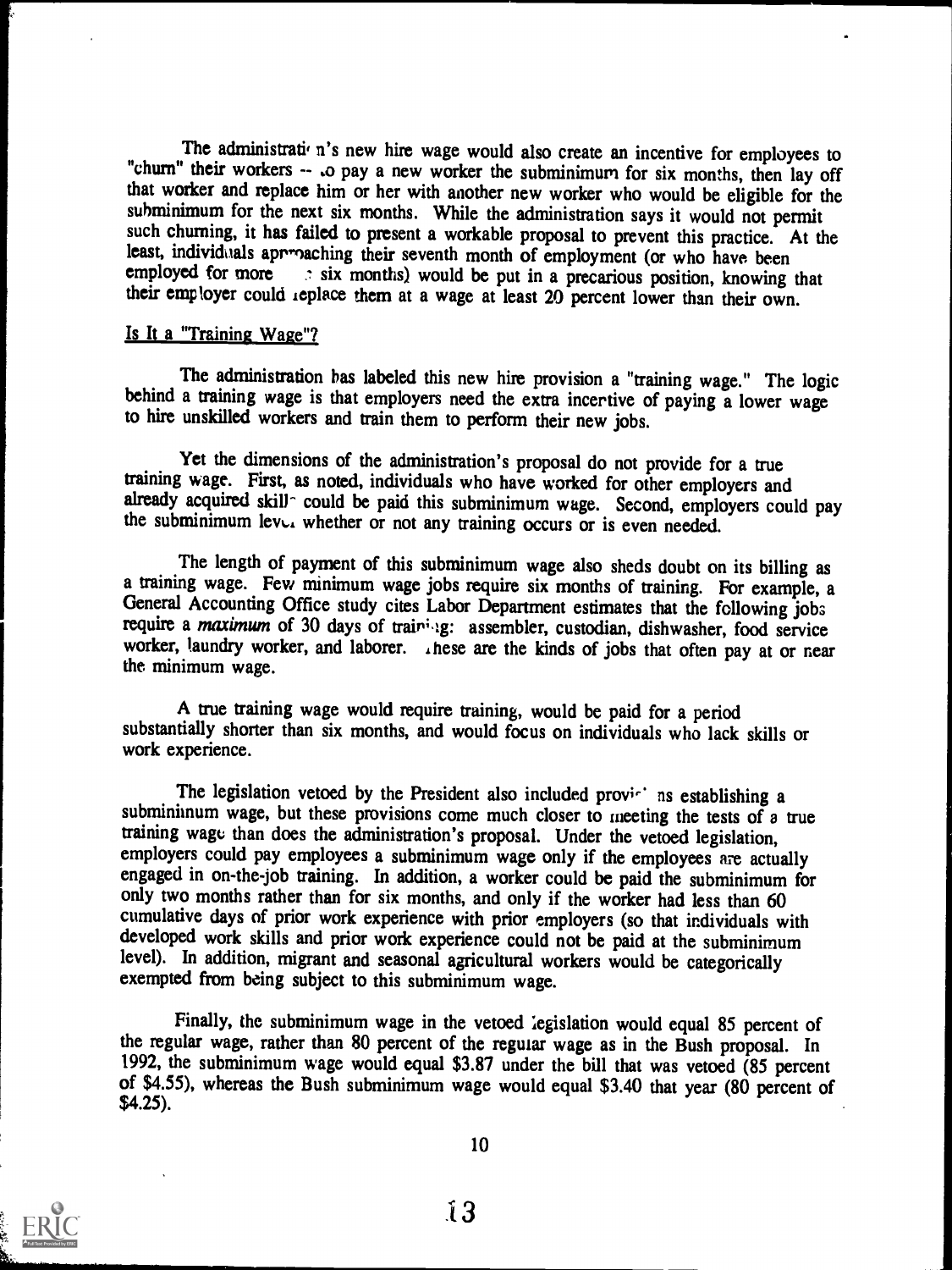## TJTC: The Overlooked Training Wage for Poor and Minority Workers

The administration's argument on behalf of its training wage proposal -- that a training wage is needed for poor, young and unskilled workers who are having difficulty breaking into the labor market -- also ignores an existing government policy already focused on these workers, the Targeted Jobs Tax Credit.

Established in 1978, the TJTC is an inducement for employers to hire "targeted workers," who include economically disadvantaged individuals aged 16 to 22, recipients of vanous income-tested transfer programs, and disabled people. The tax credit provided to the employer generally equals 40 percent of the first \$6,000 paid to targeted workers.

While the TJTC program is not without problems, $<sup>12</sup>$  it has some clear advantages</sup> over the administration's subminimum wage. First, the TJTC does not cut the pay of workers (the tax credit goes to the employer, while the employee's pay remains unchanged). By contrast, the administration's subminimum wage cut of 20 percent comes directly out of a worker's pay. Second, the TJTC provides a much larger inducement to employers to hire these targeted individuals (a 40 percent cut in the wage costs to the employer) than would the administration's subminimum wage proposal (which provides a 20 percent wage cut).

Lastly, employers get the TJTC only when they hire targeted individuals, giving these workers an extra edge over nontargeted individuals. By contrast, the administration's subminimum wage proposal does not give employers the incentive to hire workers who are economically disadvantaged instead of other workers, because both groups of workers could be paid the subminimum wage.

If the administration believes lower wages are necessary as an inducement to hire targeted groups of workers, it might better focus its efforts on improving the TJTC rather than proposing a new subminimum wage that would lower the wages of many skilled and adult workers. Instead, the administration has proposed to terminate the TJTC at the end of 1989 -- and to institute its sweeping subminimum wage. (The current TJTC runs through the end of 1989, and Congress will consider shortly whether to extend it. The administration opposes its extension.)

<sup>12.</sup> Most notably, it is not clear to what extent the TJTC has achieved its primary purpose of expanding the hiring of targeted individuals. Requests from employers for certification (and therefore tax credits) for newly hired targeted individuals can be made by submitting their names to the local public employment office on or before the date the individuals begin work. There is evidence that some employers would have hired the same individuals in the absence of the TJTC (and in some cases had already hired them). In these instances, the TJTC provides a subsidy to employers without increasing the hiring of targeted individuals. It should be noted, however, that the administration's subminimum wage would have this same problem: some of the employees hired at the subminimum wage would have been hired anyway, at the regular minimum wage.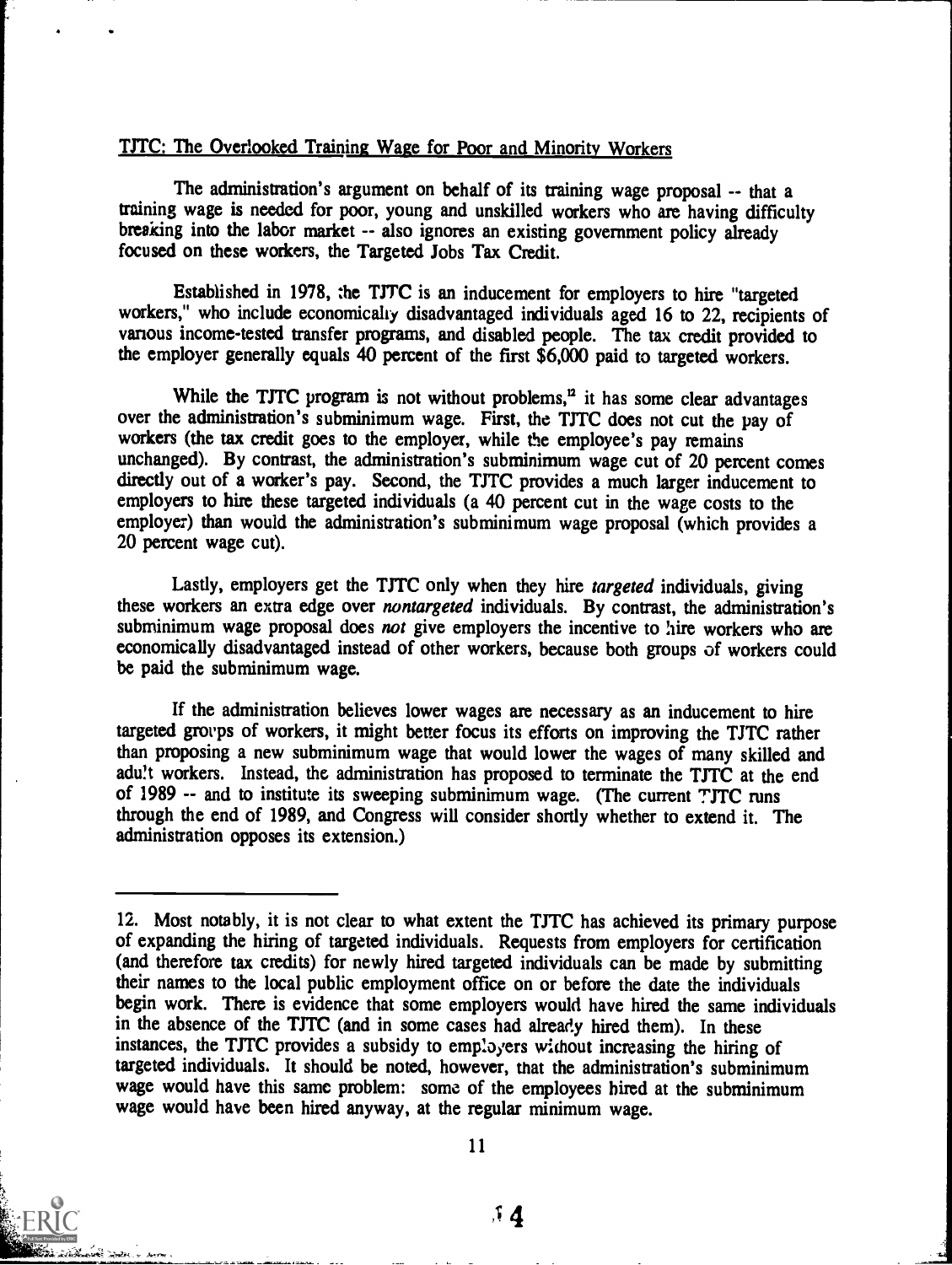## The Minimum Wage and Job Loss

In vetoing the recent legislation, the administration has argued that minimum wage proposals providing a higher wage than its own, or without its "training wage," would cause unacceptably large adverse effects on employment opportunities. The administration has estimated that a minimum wage of \$4.65 an hour, without any expansion in exemptions from minimum wage coverage, would lead to the creation of 650,000 fewer jobs, while its own proposal would lead to the loss of 227,000 jobs.

Careful examination of the evidence does not support these claims, however, which appear highly inflated. The administration's job loss estimates are based on outdated labor market studies from the 1960s and the 1970s and on a questionable method of applying these studies to project employment losses.

In contrast, the nonpartisan Congressional Budget Office estimates that increasing the minimum wage to \$4.65 an hour, without any training wage, "would cause a loss of approximately 125,000 to 250,000 jobs by 1992. Our [the CBO's] best judgement is that the job loss will probably fall near the lower end of that range" (emphasis added).

Thus the CBO estimate of the job loss resulting from a minimum wage that is more generous than that passed by Congress is that it would cause a loss of jobs smaller than what the administration has said it is willing to accept as a result of its own proposal.<br>And since the CBO estimates did not account for the offsetting effects of certain provisions of the bill that was ultimately vetoed credit<sup>"13</sup> -- the CBO estimate  $\sum$  likely to have overstated the job loss that would have stemmed from the bill.

Moreover, the CBO estimate reflected studies based on labor market data only through 1979. Labor markets have changed considerably since then. Recently, a new minimum wage study has become available that incorporates labor market data through<br>1986.<sup>14</sup> Revised job loss estimates of the vetoed legislation that are based on this study --

14. The job loss study generally regarded by academic researchers as the leading study produced on this issue is the analysis by the economists of the Minimum Wage Study Commission. The results of this study, originally ba

(continued...)



12

<sup>13.</sup> The congressional legislation would exempt virtually all small businesses with gross incomes of less than \$500,000 from paying the minimum wage. Under current law, the gross income limit is \$362,500 and applies primarily to retail and service businesses. In addition, the legislation would increase the tip credit from its current level of 40 percent to 50 percent. The larger the credit, the smaller the amount that employers have to pay to make up the difference between tips and the minimum wage. Both provisions reduce the effects of a higher minimum wage on employers.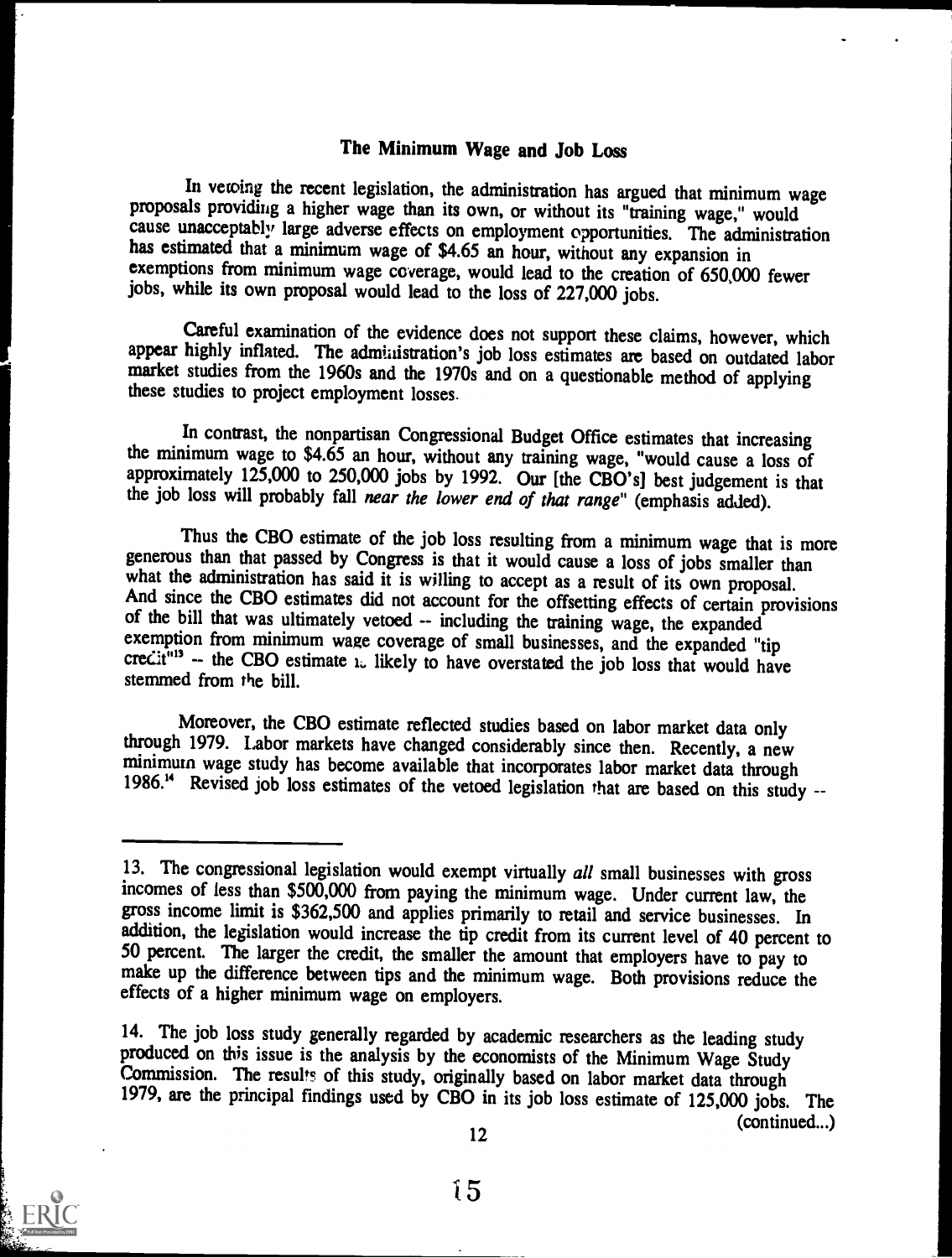and that account for the offsetting effects of the small business and tip credit provisions of the bill -- indicate that the bill would have led to the loss of 60,000 jobs. Moreover, this revised estimate does not account for the effects of the training wage, which would reduce job losses further. This updated job loss estimate represents a very small proportion of total employment.

One other point worth considering in this regard is that all of the job loss estimates mentioned here consist primarily of teenagers and do not consist at all of adults aged 25 or over. There is not strong evidence that minimum wage increases cause job loss among those 25 or over.

A second job loss argument raised by some opponents of a minimum wage increase is that minority workers would be overrepresented among those who would lose job opportunities becaus of the increase in the minimum wage.

Yet economic studies do not support the claim that the reduction in job opportunities would be, concentrated among minorities. For example, the Minimum Wage Study Commission reviewed all previous analyses of the minimum wage and employment, with its economists also conducting their own study. The Commission found the empirical evidence did not support the claim that minorities would be disproportionately affected by losses in job opportunities due to a minimum wage increase. The Commission stated, "Estimated employment effects were smaller [indicating that job loss effects would be smaller] for nonwhite than white teenagers" although the Commission noted that the difference in the employment impact on whites and minorities was not statistically significant.<sup>15</sup> The Study Commission's analysis of data through 1979 has since been updated with labor market information through 1986, and the results are similar.

Given that the job loss effects for the poor and minorities are likely to be small, the net effect of a minimum wage increase on these groups can be expected to be positive. Ronald Mincy, a researcher at the Urban Institute, has estimated that boosting the minimum wage to \$4.65 an hour would reduce the amount by which the incomes of working poor families fall below the poverty line by 17.9 percent, or \$1.4 billion. Approximately 264,000 working poor families would be lifted out of poverty, he estimates. These estimates are for the net effect of a minimum wage increase, after job losses are factored in.

<sup>15.</sup> Report of the Minimum Wage Study Commission, Volume 1 (Washington, DC: U.S. Government Printing Office, 1981), p. 40.



<sup>14.</sup> (...continued)

study by the Commission's economists has been recently updated, however . This new work -- conducted by Alison Wellington of the University of Michigan, under the supervision of one of the senior economists for the Minimum Wage Study Commission -replicated the job loss study of the Commission staff, but with labor market data through 1986. The Wellington update finds smaller employment effects.